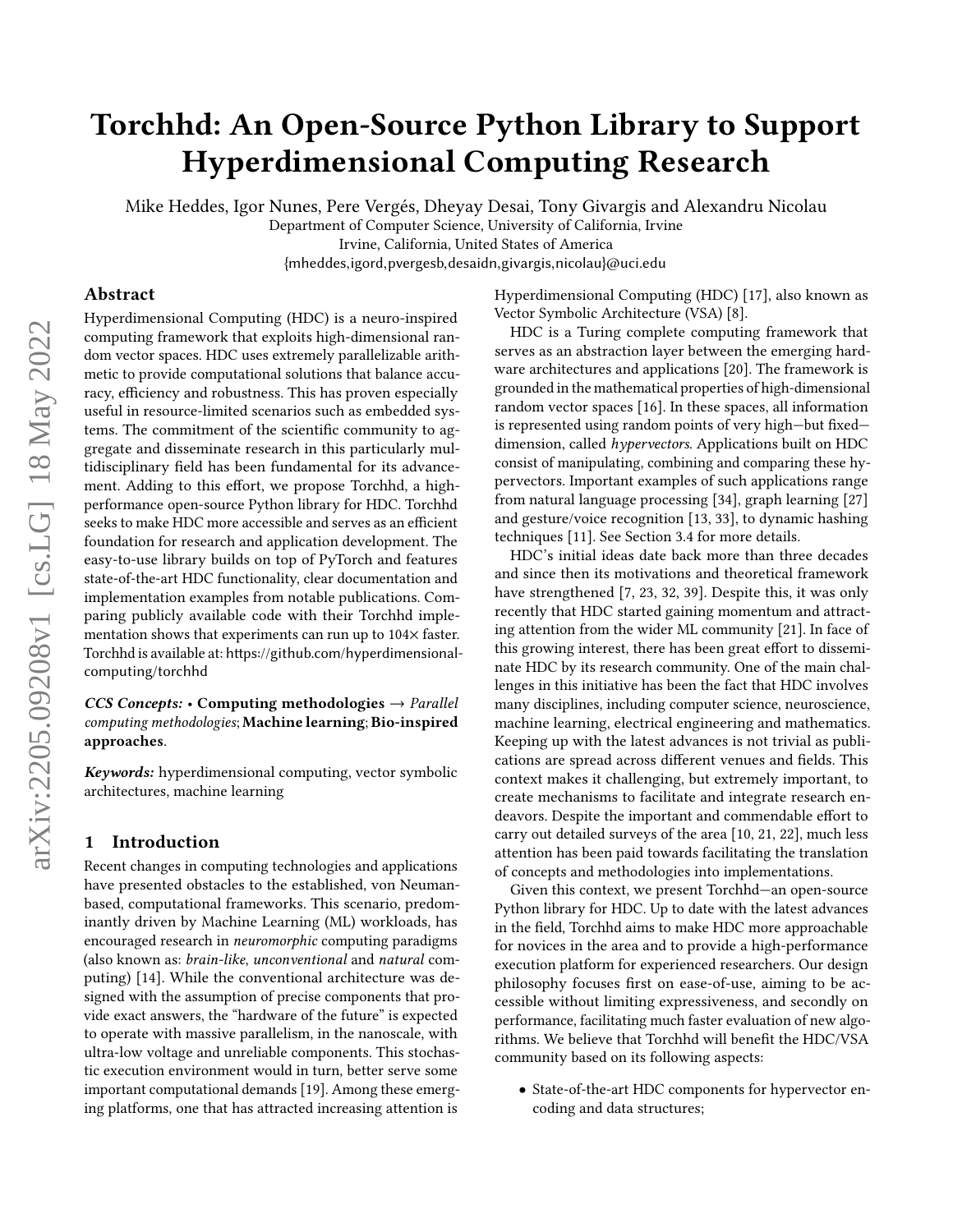- Modular design, supporting both learning and nonlearning related workflows;
- Python idiomatic interface design for a flexible, developerfirst experience;
- High-performance execution, which means that applications can run up to 104× faster;
- Support for automatic differentiation solutions for learning-based HDC applications;
- Greater community collaboration potential due to its open-source nature;
- Complete, clear and concise documentation;
- Interfaces for several datasets commonly used in the literature to evaluate HDC methods;
- A direct mapping from theory to implementation, as didactically described in this manuscript;
- Implementations of several notable publications to be used as examples and to facilitate follow-up studies.

The remainder of the manuscript is organized as follows: it starts with a thorough, yet accessible, introduction to HDC in Section [2.](#page-1-0) Then, Section [3](#page-3-0) discusses the design of Torchhd and its features. In Section [4](#page-6-1) we describe the experiments and their results using the library. Finally, in Section [5](#page-7-0) we present our conclusions.

# <span id="page-1-0"></span>2 Hyperdimensional Computing

Hyperdimensional Computing (HDC) [\[17\]](#page-8-2), also known as Vector Symbolic Architecture (VSA) [\[8\]](#page-8-3), is a computing framework whose theory emerged from attempts to understand the animal nervous system [\[19\]](#page-8-1). HDC can represent a "concept space" by exploiting the geometry and algebra of high-dimensional random vector spaces. Intuitively, it enables metaphorical and by analogy reasoning like the animal brain [\[18\]](#page-8-18). The central idea is to represent information  $x \in \mathcal{X}$ by projecting it onto a *hyperspace*  $H$  with  $d$  dimensions.

Many variations of the hyperspace have been proposed, ranging from binary till complex numbers [\[37\]](#page-8-19), however, they are all largely similar at a conceptual level. Typically, the space is binary  $\mathcal{H} = \{0, 1\}^d$  or bipolar  $\mathcal{H} = \{-1, 1\}^d$ with  $d \approx 10,000$  dimensions. For the remainder of this manuscript we assume bipolar hypervectors. At the core of HDC is the mapping  $\phi : X \to \mathcal{H}$ , called *encoding*, which will be extensively discussed throughout this section. The encoding has an important property: the resulting representations in  $H$ , called hypervectors, are holographic, i.e., each dimension is independently and identically distributed (i.i.d.). This property makes hypervectors inherently robust, since each dimension carries exactly the same amount of information.

To perform cognitive tasks, the encoding function must map similar objects in the input space  $\chi$  to similar hypervectors in  $H$ . Hypervector similarity is commonly measured using the cosine similarity, denoted by  $\delta : \mathcal{H} \times \mathcal{H} \rightarrow \{ \sigma \in \mathcal{H} \}$  $\mathbb{R}$  | −1 ≤  $\sigma$  ≤ 1}. Every application in HDC is ultimately based on this similarity. Classification tasks, for example, are

Table 1. Example of three data records

<span id="page-1-1"></span>

|                |       | Record   Fruit (F) Weight (W) Season (S) |        |
|----------------|-------|------------------------------------------|--------|
| r <sub>1</sub> | apple | 149.0                                    | fall   |
| r <sub>2</sub> | lemon | 70.5                                     | winter |
| r3             | mango | 173.2                                    | summer |

based on the similarity of an encoded sample with the class prototypes (see Section [2.4\)](#page-3-1). Both the information encoding and the creation of prototypes (models) are done using HDC arithmetic. The arithmetic manipulates and combines hypervectors in a structured way.

Next, we present a detailed and didactic description of the elements and concepts that constitute HDC. The definitions will be exemplified using the fictitious data records in Table [1.](#page-1-1) In Section [3,](#page-3-0) we describe the proposed Python library based on the notation and ideas presented here.

## <span id="page-1-3"></span>2.1 Basis-hypervectors

Basis-hypervectors, also called seed or atomic hypervectors, are sets of hypervectors that represent, i.e., encode, the smallest units of meaningful information in the hyperspace. In Table [1,](#page-1-1) the atomic information is the possible fruit types, fruit weights, and seasons of the year. Since the nature of these information sets is different, so are the basis-hypervector sets used to encode them. The different sets of basis-hypervectors are illustrated in Figure [1](#page-1-2) and described below.

<span id="page-1-2"></span>

Figure 1. Pairwise similarity of each  $i$ -th and  $j$ -th hypervector within a basis-hypervector set of size 10. Comparing between random, level and circular basis-hypervectors.

Random-hypervectors. In this set, each hypervector is sampled uniformly at random from the hyperspace. Because of the high dimensionality of  $H$ , each pair of symbols  $R_i$ and  $R_j$  in  $\mathbf{R} = \{R_1, \ldots, R_m\}$  (with  $i \neq j$ ) is quasi-orthogonal with high probability [\[16\]](#page-8-5). For this reason, it is used to map (one-to-one) categorical/symbolic data, such as the Fruit types in Table [1,](#page-1-1) to the hyperspace. We denote by  $\phi_R(x)$  the hypervector in R used to encode the atomic information  $x$ using random-hypervectors.

**Level-hypervectors.** The set  $L = \{L_1, \ldots, L_m\}$  is used to encode linearly correlated information, usually representing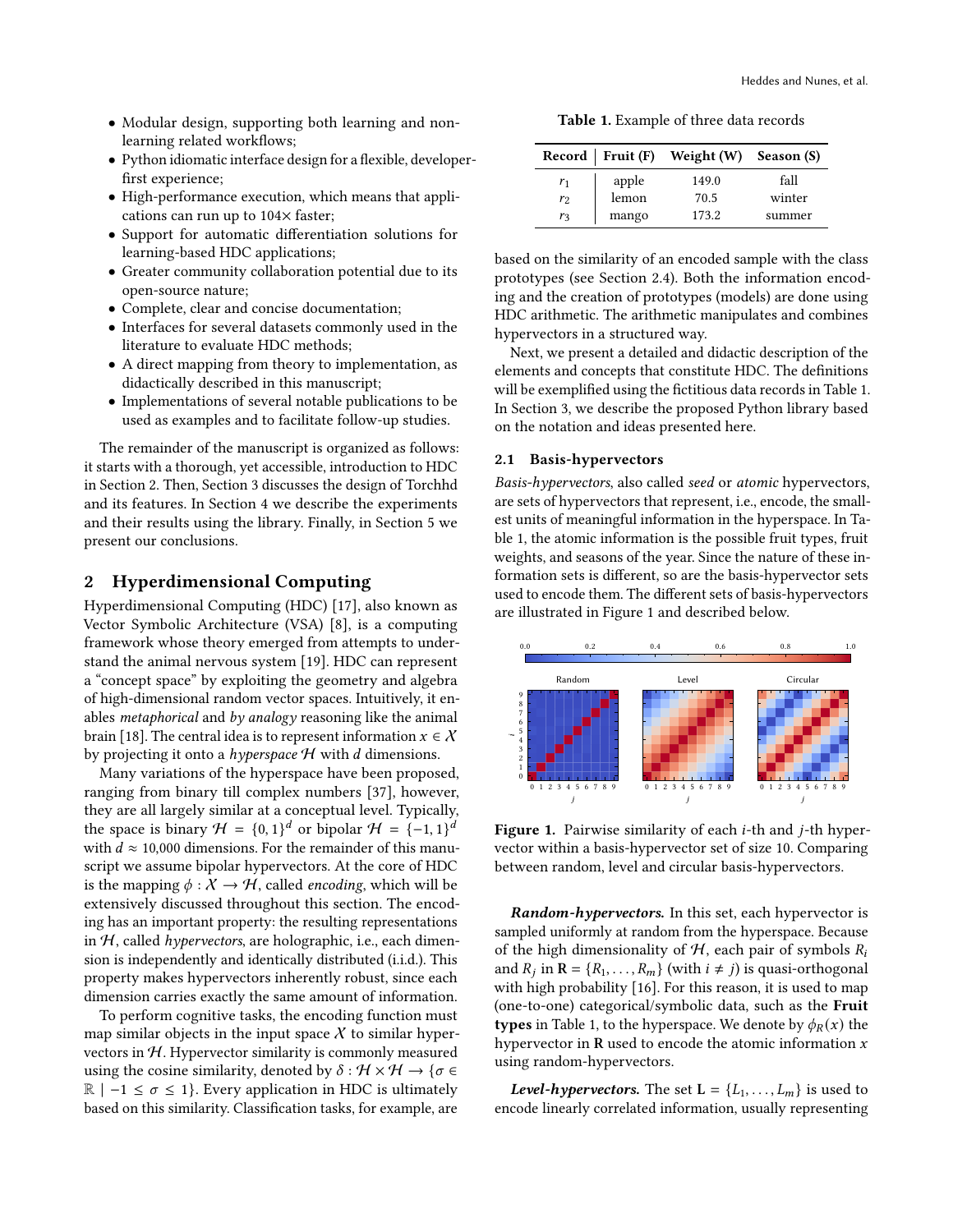a subinterval of the real number line R. Examples include: distance, time, energy and, in our Table 1 case, the Weight of a fruit. Unlike random-hypervectors, these vectors are generated from an interpolation of vectors  $L_1$  and  $L_m$  which are the only two that are sampled uniformly at random from the hyperspace. Each hypervector in L is associated with a value, such that the distance of the values in  $\mathbb R$  is proportional to the distance of their respective hypervectors. We represent by  $\phi_L(x)$  the encoding of x using level-hypervectors.

Circular-hypervectors. Another important type of information, whose correlation profile is not captured by the sets above, is circular data [\[31\]](#page-8-20). This kind of data is derived from the measurement of directions, usually expressed as an angle in  $\Theta = [0, 2\pi]$ . It is also common to handle time measurements, like the Seasons of the year in our example, as circular data. The set, denoted by  $C = \{C_1, \ldots, C_m\}$ , is built on the construction of level-hypervectors, but is divided into forward and backwards transformations, making the distance between the hypervectors proportional to the distance of the angles in Θ that they represent. We denote by  $\phi_C(x)$  the hypervector in C used to encode the atomic information  $x$  using circular-hypervectors.

For an in-depth study on the characteristics of each basishypervector set and a detailed description of the algorithms for their creation, we recommend Nunes et al. [\[26\]](#page-8-21).

## <span id="page-2-0"></span>2.2 Operations

Arithmetic in HDC is based on three operations: binding, bundling, and permuting, outlined below. These functions are dimension-independent and yield hypervectors in the same space as the operands, allowing recursive compositions.

**Binding.** The binding function ⊗ :  $H \times H \rightarrow H$ , performs element-wise multiplication on two input hypervectors to produce a third vector dissimilar to both operands. This operation is commonly used to "associate" information, for instance, to assign values to variables. The hypervector  $\phi_R(F) \otimes \phi_R(apple)$  can be used to represent the variablevalue pair Fruit=apple of record  $r_1$  in Table [1,](#page-1-1) where the variable name, i.e., its symbol, is encoded using randomhypervectors. Binding is commutative, serves as its own inverse, i.e.,  $A \otimes (A \otimes B) = B$ , and is distributive over bundling.

**Bundling.** The bundling operation is used to aggregate information into a single hypervector. The function  $\oplus : \mathcal{H} \times$  $H \rightarrow H$  performs element-wise addition on its inputs to produce a vector that is maximally similar to the operands. In this way, record  $r_1$  from our example can be encoded to a single hypervector as the aggregate of variable assignments:

$$
\phi(r_1) = [\phi_R(F) \otimes \phi_R(apple)] \oplus [\phi_R(W) \otimes \phi_L(149.0)]
$$
  

$$
\oplus [\phi_R(S) \otimes \phi_C(fall)]
$$

The encoding uses the appropriate basis-hypervectors based on the concepts presented in Section [2.1.](#page-1-3)

**Permuting.** The *permutation* operator is used to assign an order to hypervectors. The function  $\Pi : \mathcal{H} \to \mathcal{H}$  outputs a hypervector that is dissimilar to its input. The exact input can be retrieved with the inverse operation. Cyclic shift is the most commonly used permutation and with  $\Pi^{i}(A)$  we denote a cyclic shift of the elements of  $A$  by  $i$  coordinates. Suppose that in the example of Table 1, we want to represent not only the fruits and their characteristics, but also someone's preference order, say mango, apple then lemon. This sequence of records can be encoded as  $\phi(r_3) \oplus \Pi^1(\phi(r_1)) \oplus \Pi^2(\phi(r_2)).$ In real applications, permutation has been used to represent time series and n-grams (see Section [3.4\)](#page-6-0).

A significant effort in HDC has been devoted to developing new and better encoding strategies. Encoding functions are generally application specific and are critical in successfully applying HDC to a problem. In the following section we will describe common encoding patterns.

## <span id="page-2-1"></span>2.3 Encodings

Encoding patterns are used to combine multiple atomic pieces of information to encode something more complex. Examples include encoding text from characters [\[34\]](#page-8-6), graphs from vertices and edges [\[27\]](#page-8-7), time series from samples [\[33\]](#page-8-9) and images from pixel values [\[24\]](#page-8-22), among others. Below we present some of the existing strategies.

Multisets. The simplest method to combine information in hyperspace is to create a multiset. A multiset is created by bundling values together, forming a hypervector that is similar to the inputs. The equation below shows the creation of a multiset from the input hypervectors  $\{V_1, V_2, \ldots, V_m\}$ :

$$
\phi_{multiset}(V_1, V_2, \ldots, V_m) = V_1 \oplus V_2 \oplus \ldots \oplus V_m
$$

A multiset can be queried to determine whether it contains a given value by calculating the similarity of the value with the set. If the similarity is close to 1 the element is in the set with high probability. Moreover, the number of occurrences of a value can be determined using the dot product, making it a multiset. For more details on the information retrieval and capacity aspects of multisets refer to Thomas et al. [\[39\]](#page-8-14).

Hash tables. To combine values with different semantic meaning it is common to introduce a key  $K_i$  for each value  $V_i$ . The combined representation, called a hash table, is then encoded as the bundling of all bound key-value pairs [\[17,](#page-8-2) [32\]](#page-8-13):

$$
\phi_{hash-table}(K_1, V_1, K_2, V_2, \dots, K_m, V_m) = \bigoplus_{i=1}^m K_i \otimes V_i
$$

This is the method used to illustrate the encoding of the fruits in Table [1.](#page-1-1) The value associated with a key can be efficiently queried, like a hash table in programming. This is done by unbinding, i.e., binding again (see self-inverse property in Section [2.2\)](#page-2-0), the hash table with the key and comparing the similarity of the resulting hypervector with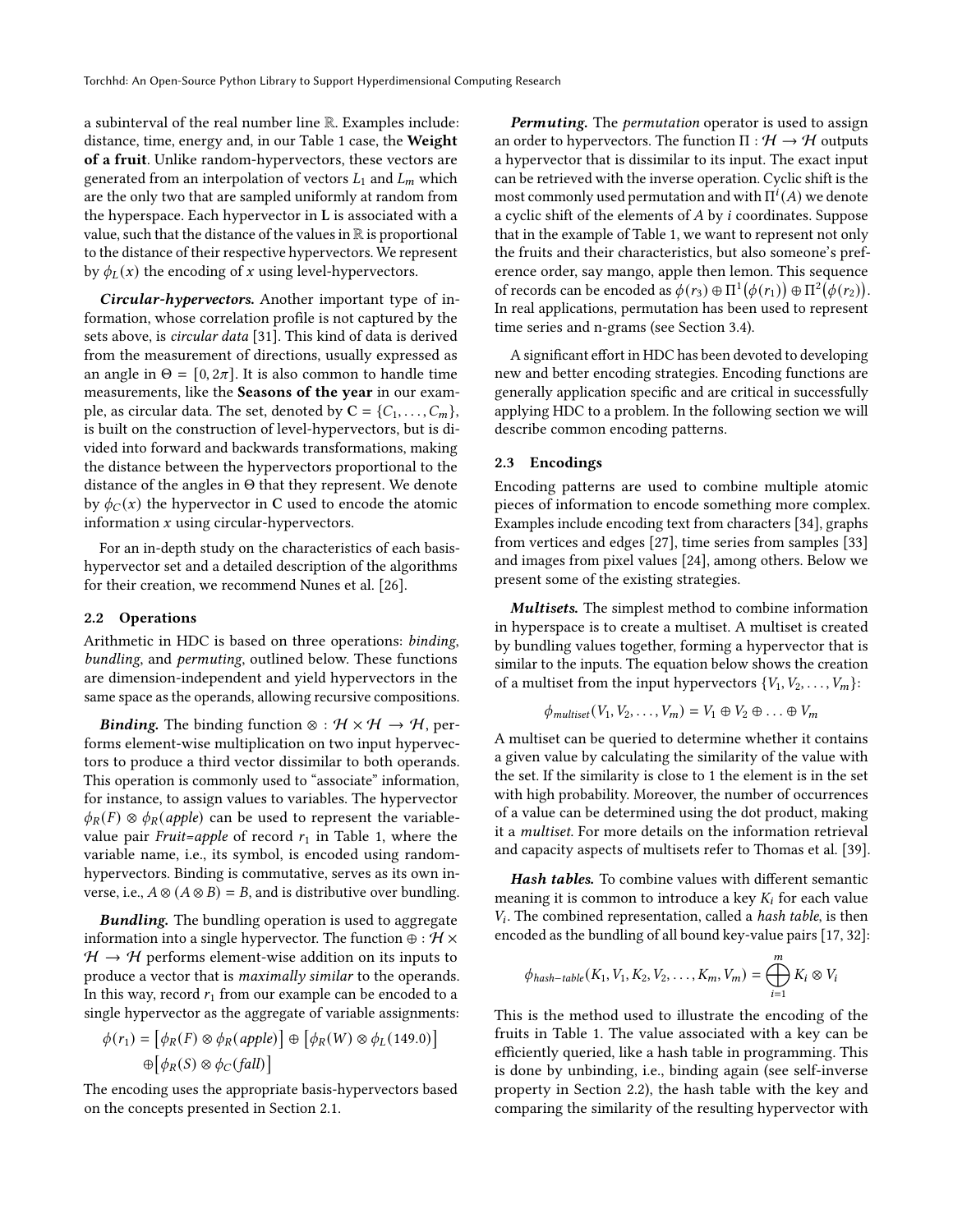the set of basis-hypervectors for the value. The most similar basis-hypervector is the value sought. This similarity search is equivalent to a memory lookup using associative memory.

Sequences. A sequence is encoded as a multiset of permuted values, where the number of permutations depends on the index of the value in the sequence [\[17,](#page-8-2) [32\]](#page-8-13):

$$
\phi_{sequence}(V_1, V_2, \dots, V_m) = \bigoplus_{i=1}^m \Pi^{m-i}(V_i)
$$

This bundling-based sequence encoding is used especially when it is important to compare the similarity between sequences. Alternatively, one can use binding-based sequences, where the permuted values are bound together instead of bundled. In this strategy, which has already proved useful in some applications [\[15,](#page-8-23) [34\]](#page-8-6), even sequences that differ in only one element are completely dissimilar in hyperspace.

The bundling-based sequences can also be used to implement other common data structures such as stacks and queues [\[20,](#page-8-4) [32,](#page-8-13) [41\]](#page-8-24). To implement both, methods for pushing and popping values from the beginning and end of the sequence need to be defined:

$$
lookup(S, i) = cleanup(\Pi^{-m+i}(S))
$$
  
pushsend(S, V) = \Pi(S) \oplus V  
pushstart(S, V) = \Pi^m(V) \oplus S  
popend(S) = \Pi^{-1}(V \ominus lookup(S, m))  
popstart(S) = S \ominus \Pi^{m-1}(lookup(S, 1))

where  $S$  is a sequence of length  $m$ . The *cleanup* function performs an associative memory lookup of the given value, returning the original hypervector and thus removing noise introduced by the bundling of multiple values. The ⊖ symbol represents the inverse operation to bundling.

 $N-grams.$  Statistics of  $n-grams$  from textual data are often used in natural language processing [\[36\]](#page-8-25). In HDC, an  $n$ -gram is encoded by binding  $n$  consecutive tokens. A token  $V_i$  can be a word or a character, typically encoded using randomhypervectors. The entire text is then encoded as a multiset of all the *n*-grams  $[15, 34]$  $[15, 34]$ :

$$
\phi_{n-gram}(V_1, V_2, \dots, V_m) = \bigoplus_{i=1}^{m-n+1} \bigotimes_{j=0}^{n-1} \Pi^{n-j-1}(V_{i+j})
$$

**Graphs.** A graph  $G = (V, E)$  is usually represented in the hyperspace as a multiset of its edges E. Each edge in turn is encoded by binding its connecting vertices V [\[9,](#page-8-26) [27\]](#page-8-7):

$$
\phi_{graph}(G = (\mathbf{V}, \mathbf{E})) = \bigoplus_{(V_i, V_j) \in \mathbf{E}} V_i \otimes V_j
$$

where the hypervector  $V_i$  is the encoded vertex at index  $i$ . In the case of directed graphs, a permutation operator is applied to the destination vertex to differentiate edges  $(V_i, V_j)$  and  $(V_j, V_i)$ . A graph can be queried to find the neighbors of a node by binding the graph with the node hypervector (followed by an inverse permutation, for directed graphs). All the nodes that are similar to the resulting hypervector are connected to the given node with high probability.

Random projections. Alternatively, an information vector  $x \in \mathbb{R}^m$  can be mapped to the hyperspace directly using a random projection  $\phi_{project}(x) = sign(\Phi x)$ , where  $\Phi \in \mathbb{R}^{d \times m}$ is a matrix whose rows are uniformly sampled at random from the surface of an  $m$ -dimensional unit sphere. This encoding ensures that similarities in the input space are preserved in the hyperspace [\[39\]](#page-8-14). Variations of the projection encoding have been proposed with different nonlinearities and weights sampled from other distributions [\[4,](#page-8-27) [12,](#page-8-28) [43\]](#page-8-29).

## <span id="page-3-1"></span>2.4 Classification

In a learning setting, the encoding methods described above are used to map the data samples to the hyperspace. These samples then need to be combined to form a model. As an illustration, consider a large dataset with fruit records like those in Table [1,](#page-1-1) where each record has a class label, e.g., the fruit taste: sweet, sour, salty, bitter, etc. If we denote the label of each record  $r$  by  $\ell(r) \in \{1, \ldots, k\}$ , we can use the hypervectors of each record to create a prototype hypervector  $M_i$ for each class  $i \in \{1, ..., k\}$  as follows:

$$
M_i = \bigoplus_{j:\ell(r_j)=i} \phi(r_j)
$$

Each of these hypervectors is referred to as a class-vector.

By building a class-vector for each class, we can combine them as a classification model  $M = \{M_i, \ldots, M_k\}$  and use it to predict the class of new records. Given an unlabeled input  $\hat{r} \in \mathcal{X}$  and M, we simply compare  $\phi(\hat{r})$ , called the *query*vector, with each class-vector and infer that the label of  $\hat{r}$  is the one that corresponds to the most similar class-vector:

$$
t^{\star}(\hat{r}) = \underset{i \in \{1, \ldots, k\}}{\arg \max} \delta(\phi(\hat{r}), M_i)
$$

where  $\ell^*(\hat{r}) \in \{1, ..., k\}$  is the predicted class for  $\hat{r}$ .

This concludes the overview of HDC concepts, which will now be used in the description of Torchhd.

## <span id="page-3-0"></span>3 Torchhd

The proposed Torchhd library aims to support a wide variety of HDC/VSA applications and research directions. The provided functions and classes are therefore designed to be modular, enabling users to adopt the aspects that support their workflow. A typical ML workflow, for instance, differs greatly from that of a dynamic hash table, yet both are easily implemented with Torchhd because of its modularity. These examples, among others, will be discussed in Section [3.4.](#page-6-0)

Our second goal is to provide a simple programming experience, easy enough for those new to HDC to understand, while not limiting its expressiveness. As will be demonstrated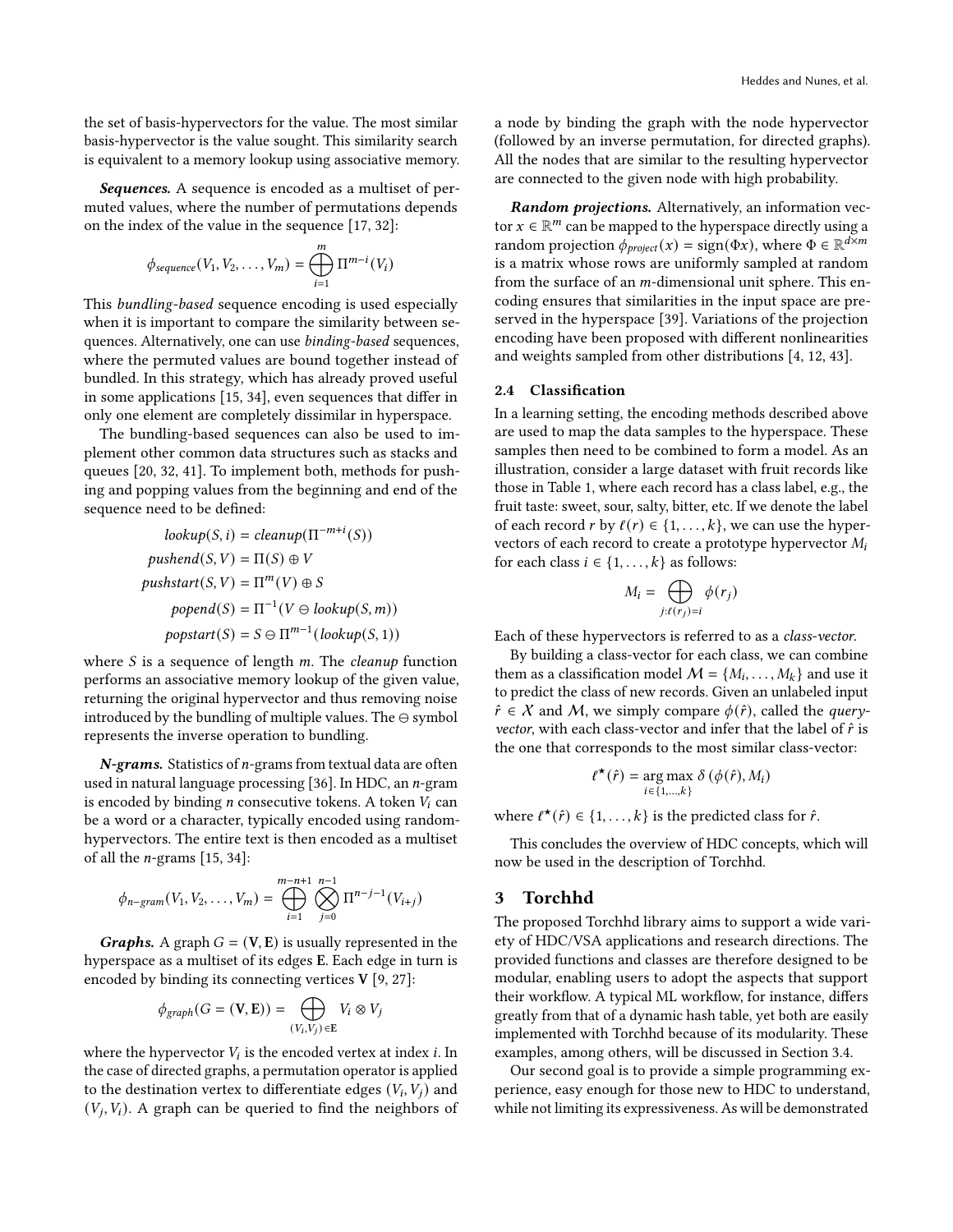in Section [3.3,](#page-4-0) Torchhd provides direct abstractions between the HDC concepts presented in Section [2](#page-1-0) and their implementation. This means that application-driven research can focus on the conceptual and methodological aspects of the project. At the same time, for theoretical studies, Torchhd enables the study of atomistic elements of HDC, ceteris paribus.

The third goal of the library is to provide high-performance execution without hurting the Python idiomatic development experience. Section [3.1](#page-4-1) explains how Torchhd is designed to leverage the performance and features of PyTorch, renowned by the greater ML community. The results in Section [4.3](#page-7-1) show the performance that this design achieves.

Torchhd is developed for Python because the high-level language aligns with our design principles and is the de facto standard for computation-driven research [\[25\]](#page-8-30). In addition, the many active research directions in emerging hardware [\[20\]](#page-8-4) make it difficult to target a specific architecture.

#### <span id="page-4-1"></span>3.1 Design

Torchhd consists of four modules, shown in Figure [2.](#page-4-2) The functional module contains the core functionality, such as functions to create basis-hypervectors, the HDC operations and common encodings. The embeddings module provides embedding classes for basis-hypervectors, and random projections. The structures module contains classes for HDC data structures such as multisets, hash tables, sequences and graphs. The datasets module provides convenient access to datasets commonly used in the HDC literature.

<span id="page-4-2"></span>

Figure 2. Overview of the Torchhd library modules.

All the modules are built on PyTorch [\[30\]](#page-8-31), an open-source library from Facebook AI Research for high-performance Deep Learning. It performs computations based on tensors and provides many of the functions that can be found in scientific computing libraries such as Numpy [\[28\]](#page-8-32). In addition, PyTorch and its ecosystem provide many ML utilities, support for hardware accelerators such as GPUs, and built-in automatic differentiation [\[29\]](#page-8-33). Our design makes the renowned features of PyTorch available for HDC research as well. Moreover, this architecture enables the exchange of knowledge between HDC and the wider ML community.

The design philosophy of Torchhd follows the same principles of PyTorch. We provide abstractions that work in combination with the PyTorch ecosystem and deliver pragmatic

performance by building on the highly-optimized C++ Py-Torch core. The library's implementation is verified with extensive automatic unit testing. We also place an emphasis on clear and concise documentation, which is available at: <https://torchhd.readthedocs.io>

## <span id="page-4-3"></span>3.2 Hypervector representation

Torchhd computes according to the bipolar variant of the Multiply-Add-Permute (MAP-B) operation set [\[9,](#page-8-26) [37\]](#page-8-19). The properties of this architecture are described in Section [2.2.](#page-2-0)

The hypervectors are represented as 32-bit floating-point tensors by default. The high precision makes them simple to work with and enables numerous applications. For instance, in combination with PyTorch's automatic differentiation, this enables Torchhd to support active research into learningbased HDC methods as will be discussed in Section [3.3.](#page-4-0) Lower precision can still be achieved by composing the bundle operation with quantization.

Despite being less efficient than Boolean values, the use of floating-points is more fitting for Torchhd because it prioritizes ease-of-use over performance. Nonetheless, Torchhd outperforms publicly available implementations of notable publications, as will be shown in Section [4.3.](#page-7-1) Performancefirst approaches, such as FPGA implementations [\[13,](#page-8-8) [34\]](#page-8-6), are considered orthogonal to Torchhd because their performance comes at the usability cost of hardware programming.

#### <span id="page-4-0"></span>3.3 Features

This section will highlight the features of the library and their simplicity using the same example of the fruit records in Table [1.](#page-1-1) This connects the concepts mathematically described in Section [2](#page-1-0) with the library implementation.

Creating hypervectors. The functional module provides functions for each basis-hypervector set described in Section [2.1.](#page-1-3) These functions return a tensor with randomly generated hypervectors that have the desired correlation. The hypervectors for the atomic information from Table [1](#page-1-1) can be generated as follows:

| from torchhd import functional     |              |  |  |  |
|------------------------------------|--------------|--|--|--|
| $d = 10000$                        | # dimensions |  |  |  |
| $F = functional.random_hv(3, d)$   | # fruits     |  |  |  |
| $W =$ functional.level_hv(10, d)   | # weights    |  |  |  |
| $S =$ functional.circular_hv(4, d) | # seasons    |  |  |  |
| $V =$ functional.random_hv(3, d)   | # variables  |  |  |  |

which creates hypervectors for the 3 fruit types, 10 weight levels, 4 seasons and the 3 variables (columns of Table [1\)](#page-1-1).

Similar behavior can be achieved using the classes in the embeddings module. The classes add convenience methods for mapping values to hypervectors. For example, to map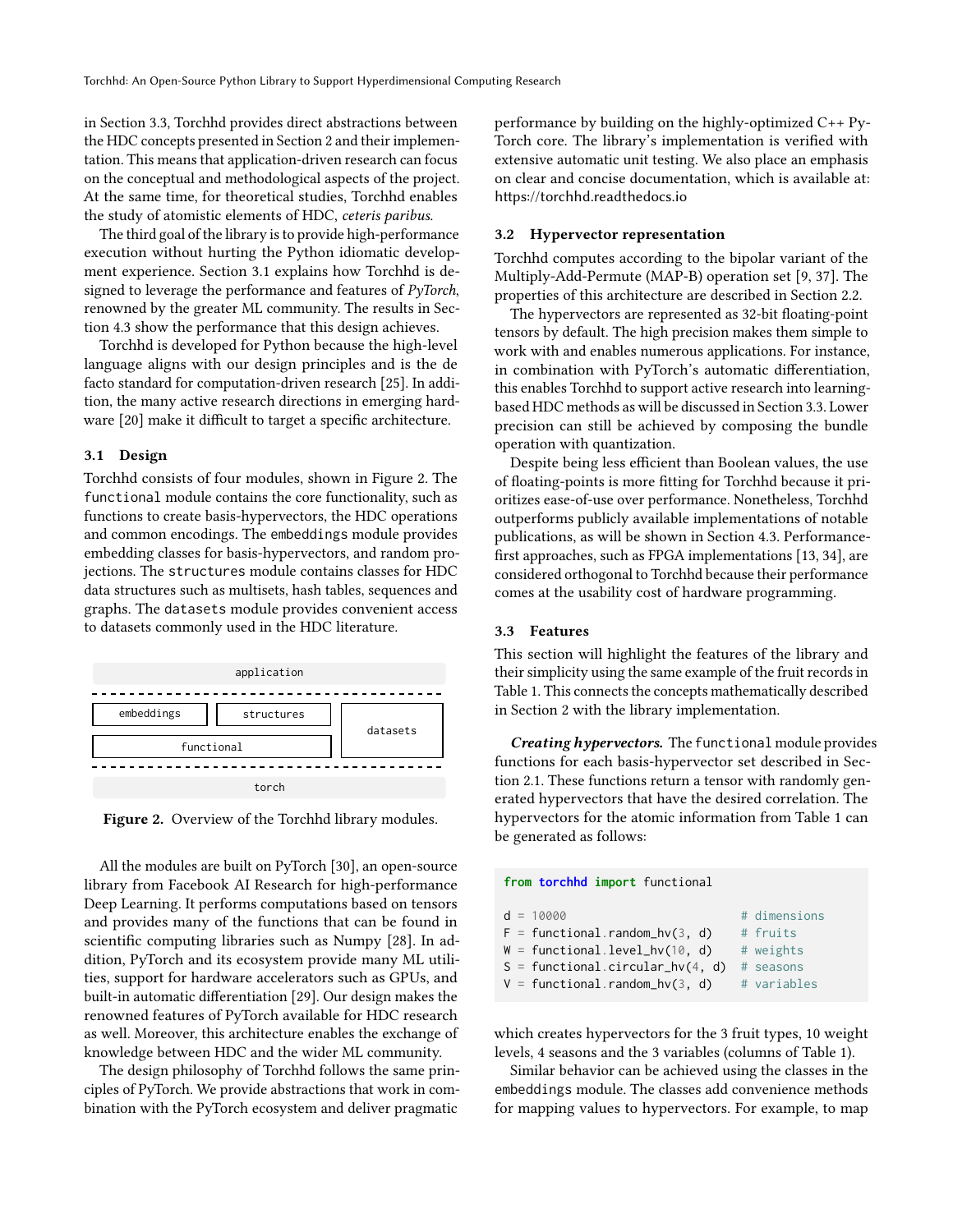the interval [0, 200] to the ten weight hypervectors the functional version above requires an explicit mapping to an index:

#### **import torch**

```
weight = torch.tensor([149.0])
# explicit mapping of the fruit weight to an index
w_i = functional.value_to_index(weight, 0, 200, 10)W[w_i] # select representation of 149
```
whereas the classes in the embeddings module have this common behavior built-in, simplifying development:

```
from torchhd import embeddings
W_{\text{emb}} = \text{embeddings.Level}(10, d, low=0, high=200)# select representation of 149
W_emb(weight) # same result as W[w_i]
```
Operations. Once the basis-hypervectors are defined, we can use the MAP operations described in Section [2.2](#page-2-0) to represent more complex objects. A separate operation for quantization is provided to simulate lower precision if needed. The hypervector for record  $r_1$  can then be created as follows:

```
f = functional.bind(V[0], F[0]) # fruit = apple
w = functional.bind(V[1], W[w_i]) # weight = 149
s = functional.bind(V[2], S[3]) # season = fall
r1 = functional.bundle(functional.bundle(f, w), s)
# equivalent short-hand encoding of record r1:
r1 = V[0] * F[0] + V[1] * W[w_i] + V[2] * S[3]
```
Data structures. The common encoding patterns described in Section [2.3](#page-2-1) are provided in the functional module. Using these, record  $r_1$  can be encoded as follows:

```
# combine values in one tensor of shape (3, d)
values = torch.stack([F[0], W[w_i], S[3]])
r1 = functional.hash_table(V, values)
```
The structures module contains the same encoding patterns in addition to binary trees and finite state automata, but provides them as data structures. To the best of our knowledge we are the first to provide extensive class-based implementations of these HDC data structures. Using the hash table class, record  $r_1$  can be implemented as follows:

```
from torchhd import structures
```

```
r1 = structures. HashTable(d) # r1 = 0r1.add(V[0], F[0]) # r1 + V[0] * F[0]r1.add(V[1], W[w_i]) # r1 + V[1] * W[w_i]r1.add(V[2], S[3]) # r1 + V[2] * S[3]
```
# query the hash table by key: fruit =  $r1.get(V[0])$  #  $r1 * V[0]$ weight =  $r1.get(V[1])$  #  $r1 * V[1]$ season =  $r1.get(V[2])$  #  $r1 * V[2]$ 

The query results are noisy versions of the value hypervectors. In Figure [3](#page-5-0) we compare their similarity to the basishypervectors. The season, for example, is most similar to the Fall hypervector, but it also shares similarity with the neighboring seasons because of the circular correlation.

<span id="page-5-0"></span>

Figure 3. Similarities between the basis-hypervectors and the query result of the respective key on record  $r1$ .

Automatic differentiation. As the backbone of modern deep learning, automatic differentiation allows researchers to focus on the model architecture while the library controls gradient descent. Connections between gradient descent and HDC training have been explored in a number of publications [\[5,](#page-8-34) [12,](#page-8-28) [13\]](#page-8-8). Torchhd facilitates this research direction by exploiting the vast gradient descent infrastructure developed for PyTorch. Torchhd can therefore connect HDC to the broader ML community, enabling the development of hybrid architectures. To highlight this feature, in Section [4.2](#page-6-2) we experiment with a novel hybrid architecture that switches between efficient HDC learning and gradient descent.

Datasets. The datasets module provides interfaces to eight commonly used datasets in HDC. Shown in Table [2,](#page-6-3) these datasets include several classification and regression tasks. The interface of each dataset inherits from PyTorch's dataset class, ensuring interoperability with other datasets in the PyTorch ecosystem, such as those in Torchvision, Torchaudio, Torchtext, and Torch Geometric [\[6\]](#page-8-35). The following is an example of using the ISOLET dataset:

```
from torchhd import datasets
```

```
# download dataset into data directory
data = datasets.ISOLET("data", download=True)
# direct indexing, i.e., map-style access
sample, target = data[24]
```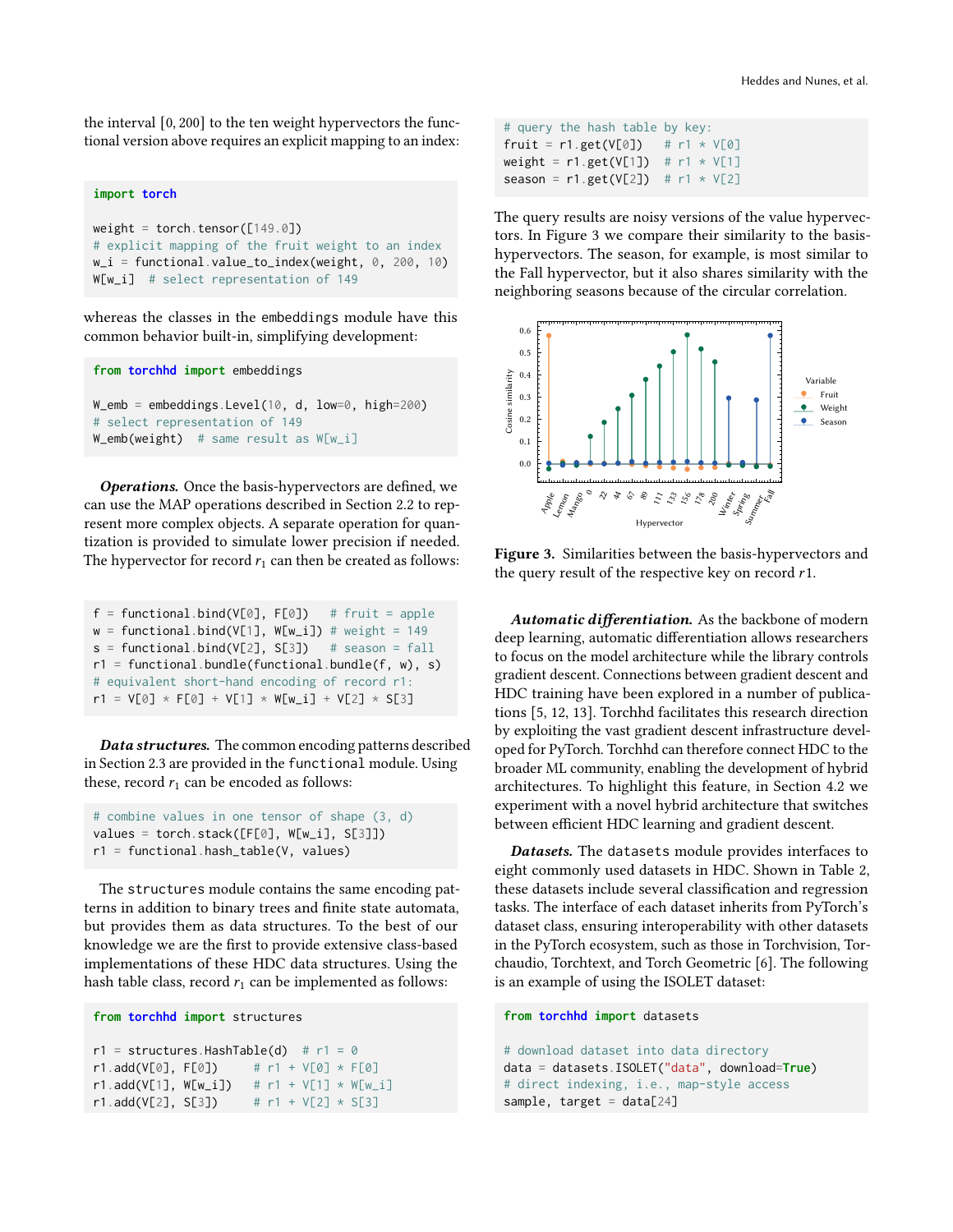<span id="page-6-3"></span>Torchhd: An Open-Source Python Library to Support Hyperdimensional Computing Research

| <b>Name</b>              | # Features  | # Targets | Train size Test size |           | <b>Description</b>                         |
|--------------------------|-------------|-----------|----------------------|-----------|--------------------------------------------|
| ISOLET[3]                | 617         | 26        | 6,238                | 1,559     | Classify letters from speech               |
| UCIHAR <sup>[1]</sup>    | 561         | 12        | 6.213                | 1,554     | Classify activities from mobile data       |
| European languages [34]  | $2 - 1,133$ | 21        | 210,032              | 21,000    | Classify European languages from text      |
| Beijing air quality [42] | 17          | NA        | 420,768              | NA        | Various air quality measurements           |
| EMG hand gestures [33]   | 4           | 5         | 658,004              | NA        | Classify hand gestures from EMG signal     |
| <b>PAMAP</b> [35]        | 53          | 18        | 1,921,389            | NA        | Classify physical activity from IMU data   |
| Airfoil self-noise [2]   |             |           | 1.503                | <b>NA</b> | Predict the noise level in a wind tunnel   |
| Cycle power plant [40]   | 4           |           | 9.568                | NA        | Predict electrical output of a power plant |

Table 2. Datasets

# iterator-style access **for** sample, target **in** data: **pass**

## <span id="page-6-0"></span>3.4 Examples

Torchhd contains implementations of six HDC applications, described below. These examples serve three uses: 1) to highlight the versatility of the library; 2) to exemplify practical aspects of HDC; and 3) to facilitate follow-up studies.

Language recognition. The first example uses a dataset of sentences from 21 European languages. Rahimi et al. [\[34\]](#page-8-6) present a method to classify the language of a given sentence.

EMG gesture recognition. Rahimi et al. [\[33\]](#page-8-9) propose a method for classifying hand gestures using Electromyography (EMG) signals in the setting of a smart prosthetic.

VoiceHD. Imani et al. [\[13\]](#page-8-8) present an HDC classifier for voice signals to guess the spoken letter from an audio stream. They also show that a hybrid model in combination with a neural network improves the accuracy.

RegHD. Hernández-Cano et al. [\[12\]](#page-8-28) propose a method for regression. They use random projection to map the input vectors to the hyperspace and train with gradient descent.

GraphHD. Nunes et al. [\[27\]](#page-8-7) presented the first approach for graph learning using HDC. This method achieves an accuracy comparable to graph neural networks, but with significantly reduced training and inference times.

Hyperdimensional Hashing. The last example implements an HDC-based dynamic hash table with minimal key remapping by Heddes et al. [\[11\]](#page-8-10). This problem is very important in many cloud services and distributed applications.

# <span id="page-6-1"></span>4 Experiments

In this section we present experiments to substantiate our design decisions and to show the value of Torchhd. We begin by discussing the bundling implementation and the use for automatic differentiation. Then, we compare the performance and lines of code of Torchhd to other implementations.

## 4.1 Bundling implementation

Bundling, described in Section [2.2,](#page-2-0) is frequently implemented as the element-wise majority function on the operands in a Boolean setting. However, this approach has known problems [\[38\]](#page-8-42): 1) existence of ties: when the number of operands is even, a tie-breaking policy is required; 2) unfairness: it does not produce the mean, but tends strongly to the majority of hypervectors. 3) non-associativeness: the execution order matters, i.e.,  $(A \oplus B) \oplus C \neq A \oplus (B \oplus C)$ .

To illustrate the problem, we experimented with three tie-breaking strategies: always favoring +1 (Bias), choosing randomly between -1 and +1 (Random), or using a fixed random vector (Auxiliary). The results presented in Figure [5](#page-7-2) compare the hypervectors generated by each strategy with the exact mean vector (Baseline). The bundling is applied iteratively using a two-argument majority function.

The strategies all rapidly diverge from the baseline, therefore, we decided to take advantage of the floating-point representation (see Section [3.2\)](#page-4-3) to avoid these problems. Instead of the majority function, the bundling operation in Torchhd is implemented as simple element-wise addition. However, if desired, the majority function behavior can be achieved by composing bundling with binary quantization.

## <span id="page-6-2"></span>4.2 Gradient-based learning

In this experiment we explore the trade-off between compute and accuracy for a hybrid HDC-learning architecture. We observe the accuracy of the trained model while varying the fraction, denoted by  $\alpha$ , of HDC versus gradient descent training steps. Early experiments showed that mixing the steps directly results in unstable training. Instead, we only perform gradient steps on the model and write the HDC updates to a buffer hypervector which represents the mean sample. The buffer is then used as the sample during the next gradient update, before being erased. For all settings, the samples are first encoded to the hyperspace.

The results in Figure [4](#page-7-3) show that the hybrid architecture outperforms a pure HDC model at the cost of increased computation. Note that the performance of HDC doesn't change after the first epoch because the model is the mean of the encoded samples, i.e., a multiset of the samples. These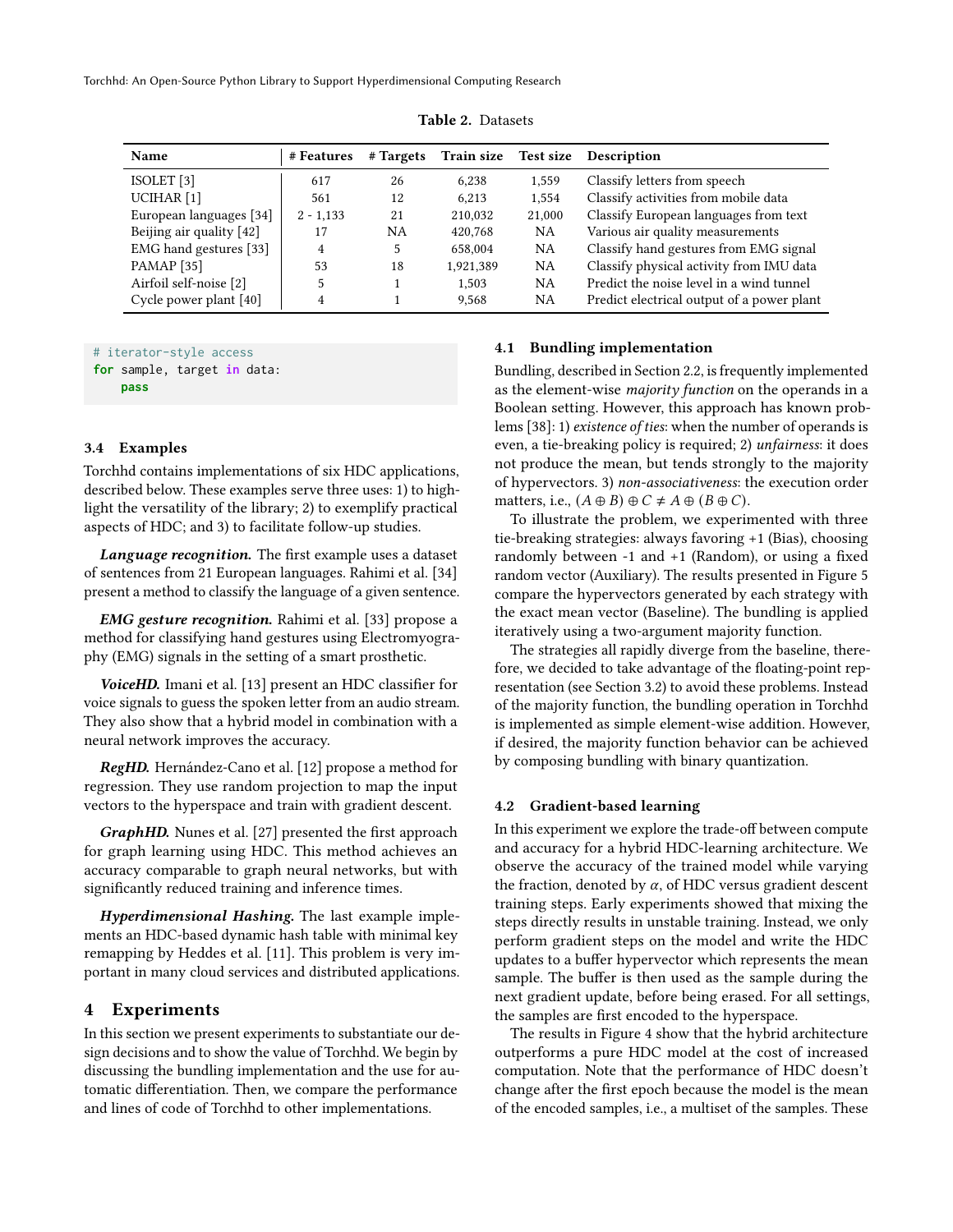<span id="page-7-3"></span>

Figure 4. Accuracy obtained by training an HD model using a hybrid training algorithm with gradient descent and vanilla HDC training. The  $\alpha$  parameter sets the fraction of gradient updates, where  $\alpha = 1.0$  is equal to traditional gradient descent.

<span id="page-7-2"></span>

Figure 5. Cosine similarity of the iteratively bundled hypervectors using the majority function with various tie-breaking strategies compared to the exact mean vector.

results underline the utility of automatic differentiation in HDC as provided by Torchhd.

# <span id="page-7-1"></span>4.3 Performance

To assess the performance of Torchhd, we implemented three applications and compared the execution time with the original publicly available code. All the experiments ran on a machine with 20 Intel Xeon Silver 4114 CPUs, 93 GB of RAM and 4 Nvidia TITAN Xp GPUs, running Ubuntu 20.04.4. The experiments, however, only used a single CPU or GPU. To increase utilization, the GPU uses a batch size of 128.

The results in Table [3](#page-7-4) show that Torchhd is faster for all applications. The library running on the CPU is on average 24× faster than the original code. With GPU execution, the library is on average 54× faster. In one instance, the GPU is marginally slower than the CPU due to the small scale of the problem and the overhead of data preparation.

# 4.4 Lines of code saved

In Table [4,](#page-7-5) we compare the number of lines of code, excluding commented and empty lines, of the original implementations against their Torchhd version. The implementation using the library is considerably more concise, indicating effectively

<span id="page-7-4"></span>Table 3. Execution time in seconds (and speedup)

| Paper                   | Original | Torchhd            |                      |  |
|-------------------------|----------|--------------------|----------------------|--|
|                         |          | <b>CPU</b>         | <b>GPU</b>           |  |
| EU languages [34]       | 13111.73 | 542.83 $(24x)$     | 125.89 $(104\times)$ |  |
| EMG gestures [33]       | 1152.32  | 28.44 $(41\times)$ | 28.95 $(40\times)$   |  |
| VoiceHD <sup>[13]</sup> | 277.97   | $37.74(7\times)$   | 16.17 $(17x)$        |  |

<span id="page-7-5"></span>designed abstractions. Torchhd aims to provide direct mapping from theory to implementation, removing the technical overhead during application development.

Table 4. Lines of code (and savings)

| Paper             | Original | Torchhd  |
|-------------------|----------|----------|
| EU languages [34] | 137      | 67 (51%) |
| EMG gestures [33] | 296      | 68 (77%) |
| VoiceHD [13]      | 218      | 49 (78%) |

# <span id="page-7-0"></span>5 Conclusion

We introduce Torchhd, an open-source Python library for Hyperdimensional Computing (HDC). The library is on average 24× and 54× faster than publicly available code when executed on CPU and GPU, respectively. Hypervectors are represented as bipolar floating-point tensors and manipulated using the Multiply-Add-Permute instruction set. Torchhd includes state-of-the-art methods for hypervector creation and HDC data structures. The library is built on top of Py-Torch, enabling the exchange of knowledge between the HDC and the wider ML communities, and making PyTorch's vast ecosystem of machine learning tools available for HDC as well. Torchhd aims to be simple, versatile and highly performant. Our work joins the community's important effort to disseminate and aggregate HDC research.